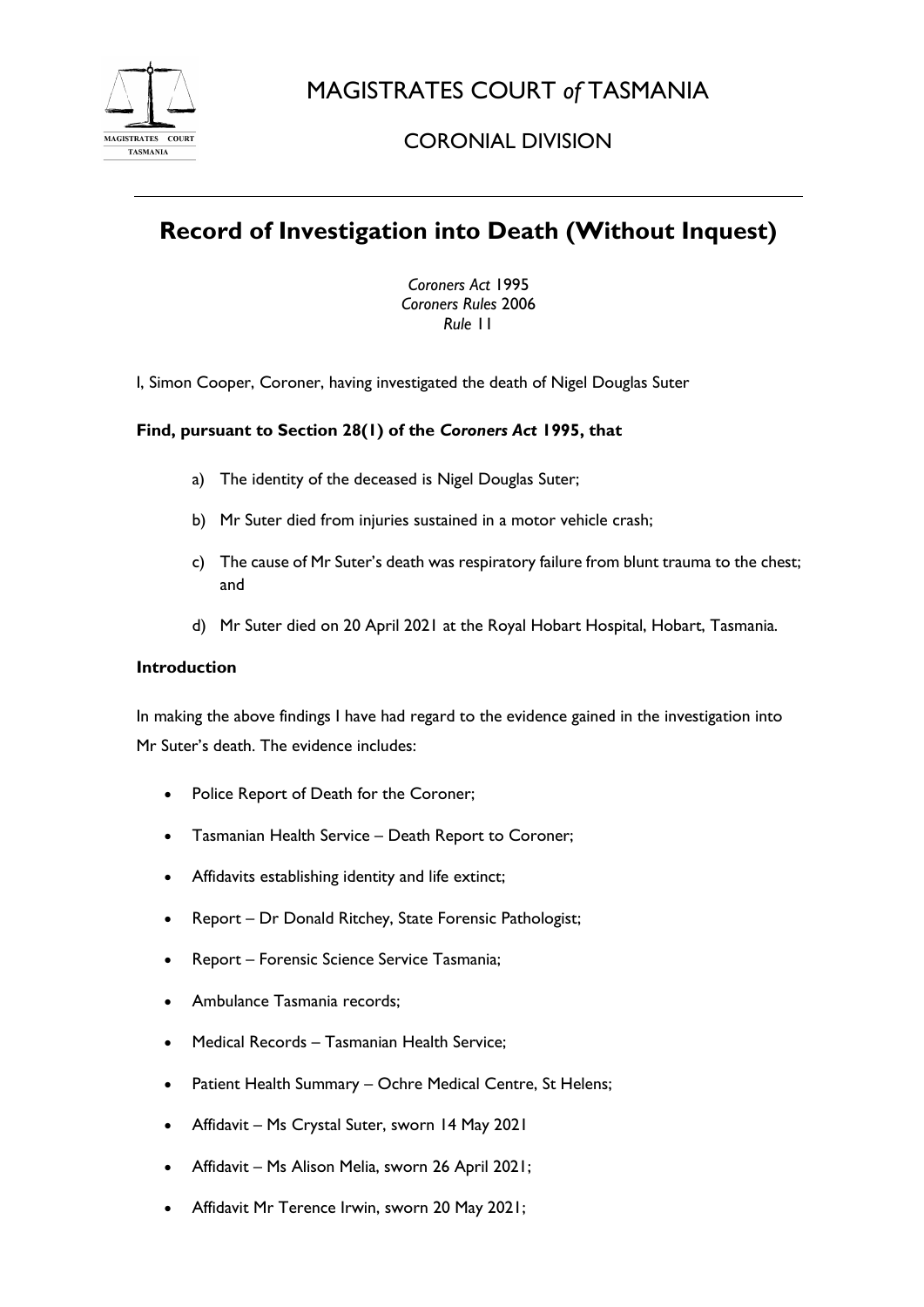- Affidavit Mr Gregory Stewart, sworn 26 April 2021
- Affidavit Mr Jason Dowling, sworn 1 May 2021;
- Affidavit Intensive Care Paramedic Darren Hendry, sworn 1 May 2021;
- Affidavit Sergeant Joshua Hayes, sworn 13 June 2021 (and photographs);
- Affidavit First Class Constable Nigel Housego, sworn 17 May 2021 (and sketch plan);
- Affidavit Mr Casey Perkins, Transport Safety and Investigation Officer, sworn 10 May 2021;
- Affidavit Constable Marcus Williams, sworn 4 June 2021 (and photographs); and
- Affidavit Michael Maher (Tasmania Police rank not stated), sworn 27 May 2021 (and photographs).

Mr Suter suffered what proved to be fatal injuries when the car he was driving on Argonaut Road, St Helens, near the junction of that road with Heritage Road, left the road and collided with a large gumtree. The crash occurred on 16 April 2021. No one saw the crash, but a member of the public, who lived nearby, heard it and called emergency services. Police officers and personnel from Ambulance Tasmania attended. Mr Suter was taken by ambulance to the local hospital. During the afternoon, his condition deteriorated and Mr Suter was airlifted to the Royal Hobart Hospital where he was immediately admitted to the Intensive Care Unit. Mr Suter's condition continued to deteriorate and he died just before midnight on Tuesday, 20 April 2021.

Mr Suter's body was formally identified and then examined by the State Forensic Pathologist, Dr Donald Ritchey. Dr Ritchey provided a report in which he expressed the opinion that the cause of Mr Suter's death was respiratory failure as a result of blunt trauma to his chest sustained in the motor vehicle crash. Dr Ritchey noted Mr Suter had suffered multiple rib fractures. I accept Dr Ritchey's opinion. It is evident that Mr Suter's death was due, in part, to the fact that he had a pre-existing condition of severe emphysema which made much worse the injuries he sustained in the crash.

Blood samples taken at the St Helens Hospital were subsequently analysed at the laboratory of Forensic Science Service Tasmania. Those samples proved negative for the presence of alcohol but positive for the presence of cannabis.